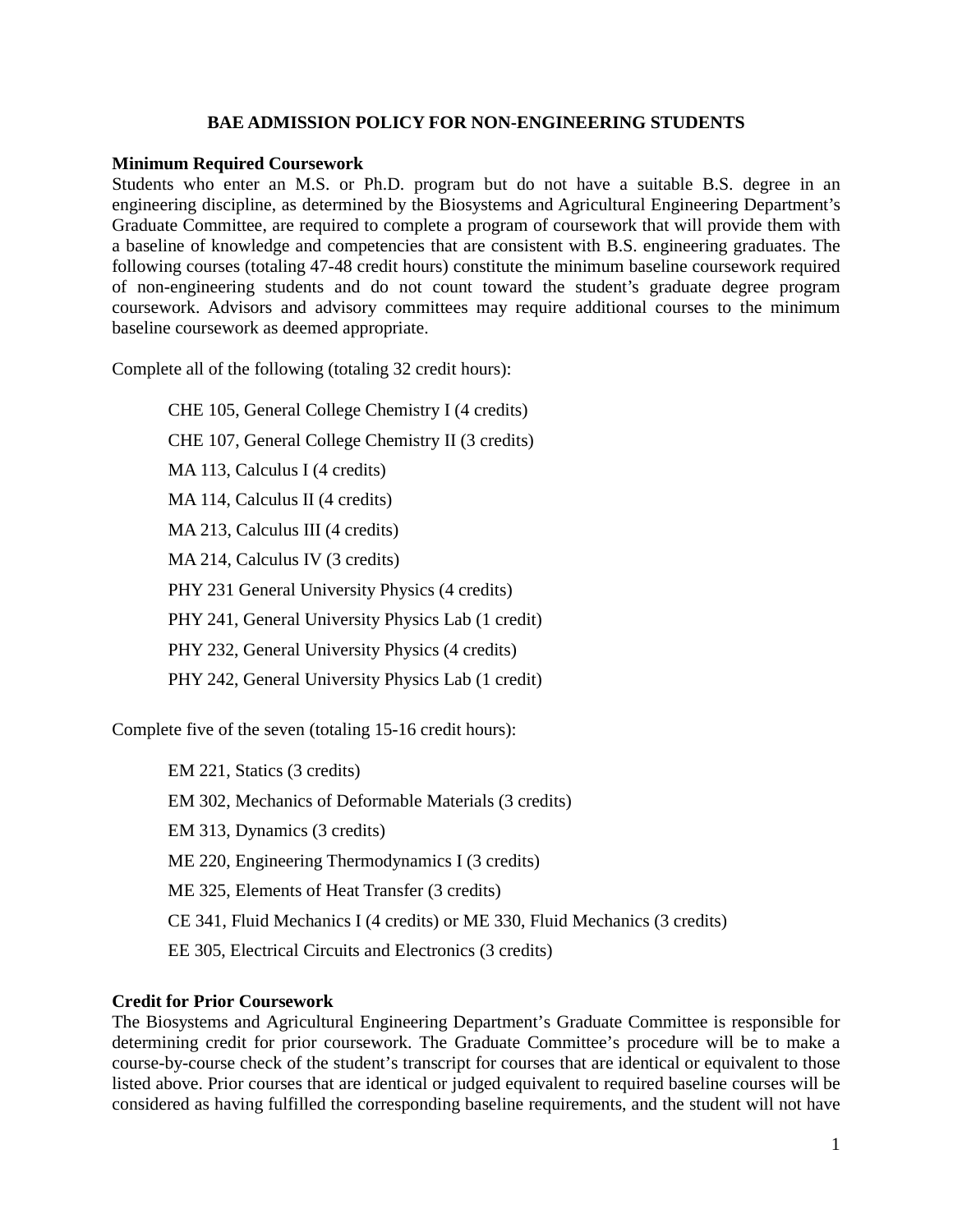to include those baseline courses in their plan of study. The student is responsible for providing any course catalogs or other material required by the Graduate Committee to assess equivalence. The Graduate Committee will include the results of their assessment with their admission recommendation to the Director of Graduate Studies (DGS) (see included worksheet).

## **Plan of Study**

Non-engineering students who are admitted to an M.S. or Ph.D. degree program must include unfulfilled baseline courses on the plan of study. It is the advisor's responsibility to ensure that the student prepares an approved (by the advisor for M.S. students, by the advisory committee for Ph.D. students) plan of study that includes all unfulfilled baseline coursework. The plan of study must be completed no later than the start of class registration for the second semester and submitted to the DGS for review and filing. There is no requirement that all baseline coursework be completed prior to graduate degree program coursework. However, the coursework should be completed (or in concurrence with) before scheduling the defense of the M.S. thesis or Ph.D. qualifying exam though, in some instances for Ph.D. students, coursework may be completed later upon approval of the student's advisory committee. The student and advisor share responsibility for ensuring that the student has the necessary background for any degree program courses taken prior to completion of unfulfilled baseline courses.

## **Administration**

Upon a positive recommendation from the Graduate Committee, determination of unfulfilled baseline coursework, identification of an advisor and (if appropriate) availability of funding and acceptance of offer, the student will be recommended to be admitted with "Conditional" status, contingent on fulfilling identified baseline coursework. When the student has completed all baseline coursework, the student's advisor should notify the DGS, who will verify that the baseline coursework requirements have been fulfilled. The DGS will then initiate the process to have the student's admission status changed from "Conditional" to "Regular."

#### **Summarized Process**

- 1. Graduate Committee receives application from non-engineering student.
- 2. Graduate Committee arrives at recommendation for admission.
	- a. If "Do not admit," stop.
	- b. If "Admit," go on to Step 3.
- 3. Compare baseline coursework listing to student's transcript to determine unfulfilled baseline coursework.
- 4. Forward results of Step 3 to DGS with admission recommendation.
- 5. Contingent on identification of advisor, availability of funding, and acceptance of offer (as appropriate), DGS recommends to the Graduate School that the student be admitted on "Conditional" status, contingent on completion of specified unfulfilled baseline coursework.
- 6. Student and advisor develop plan of study that accounts for unfulfilled baseline coursework and graduate degree program coursework and submit to DGS for review and filing.
- 7. Student completes coursework, notifies advisor, who notifies the DGS.
- 8. DGS verifies completion of unfulfilled baseline requirements, initiates a change in status to "Regular," notifies advisor when complete.